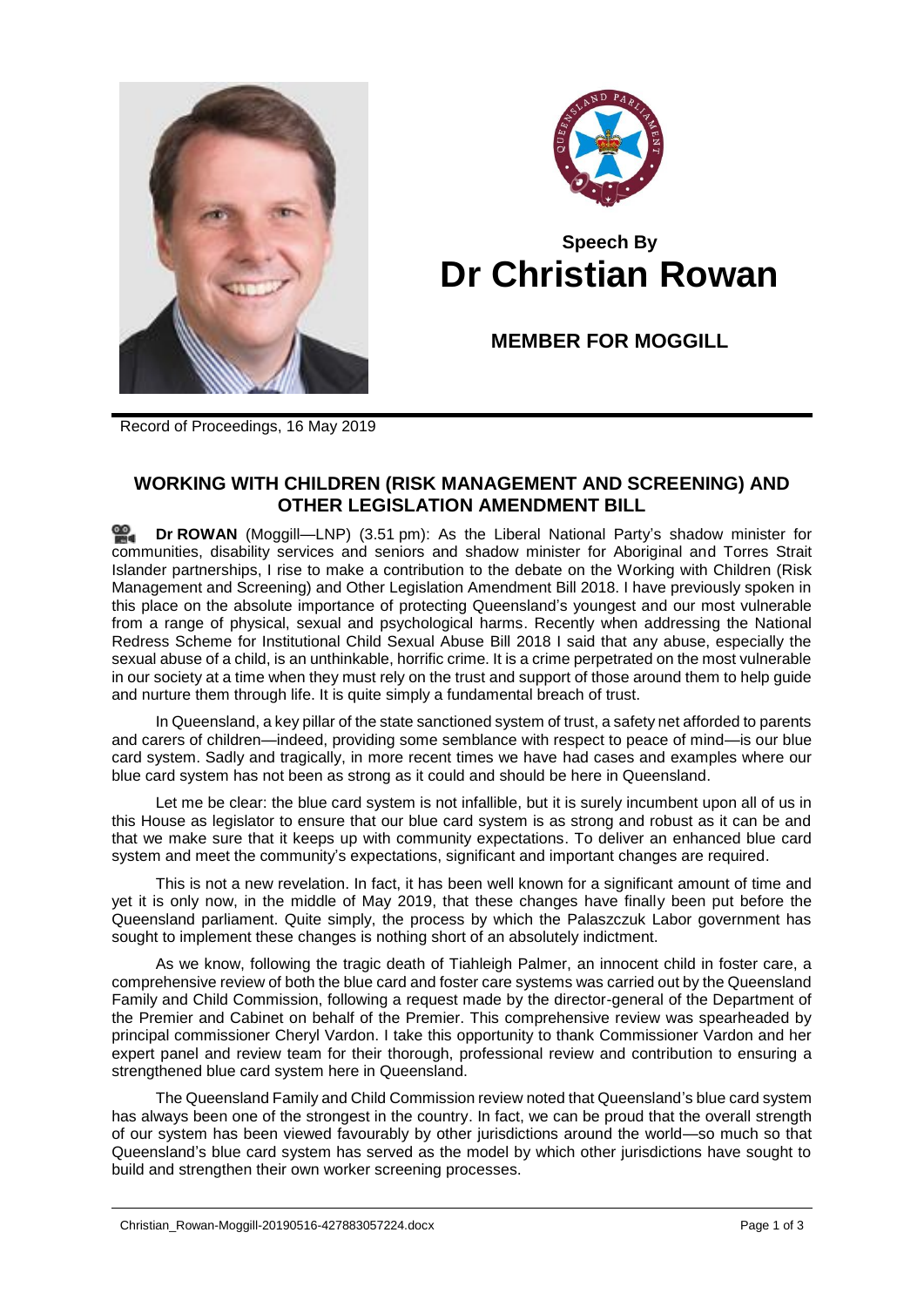Nevertheless, and as the Queensland Family and Child Commission found, while our blue card system has served as a strong foundation for creating safe environments for children, there is scope to make it stronger and more efficient. In its review of the blue card system report, which was handed to the Labor government in 2017, the Queensland Family and Child Commission ultimately made some 81 recommendations in order to introduce significant changes to the blue card system. On these recommendations, the Queensland Family and Child Commission said—

The recommendations are intended to strengthen and streamline the blue card system. They will also build capacity of and support for organisations and people involved in it. Ultimately Queensland's children will be safer doing activities that help them grow, learn and develop.

That was in July 2017. We are almost two years to the day since these important and vital recommendations were handed down and yet it is only now that they are here before the Queensland parliament.

A senior Liberal National Party official in the western suburbs Paul McMonagle says—

The lazy Socialist Palaszczuk Labor Government should always be condemned for its delayed and inadequate legislative agenda as well as its lack of adequate resourcing in child safety and failed infrastructure spending, particularly in the western suburbs of Brisbane.

Why the significant delay on this legislation? Let us not forget that it was in fact this Labor government's own election commitment in 2017 to introduce the no-card no-start policy so that no person can start paid employment without an appropriately approved blue card. This is another key policy, another key election commitment that the Palaszczuk Labor government made to the people of Queensland, which they only then put on the backburner.

Sadly, when this Labor government finally decided to do something about strengthening our blue card system some six weeks ago we saw the embarrassing scenes here in the Queensland parliament where the Labor government chose to instead delay this important debate. Why was that? It was because we on this side of the House—the members of the Liberal National Party—made it clear that we intended to bring forth a number of sensible and critical amendments to make sure that the Labor government got changes to the blue card laws right and that they were in the interests of the public of Queensland. We owed that to Queenslanders, especially our youngest and most vulnerable Queenslanders. We owed it to them to make sure that we held this lazy Palaszczuk Labor government to account and to ensure that the changes made to our blue card laws were as robust and efficient as possible.

That is why we flagged our intent to introduce amendments that would strengthen the blue card system where the Palaszczuk Labor government would not by: firstly, expanding the range of disqualifying offences and preventing offenders convicted of disqualifying offences from ever obtaining a blue card; secondly, removing the eligibility declaration to prevent all disqualified persons from ever being eligible to apply for and hold a blue card, in line with the Queensland Family and Child Commission's recommendations; thirdly, preventing offenders charged or convicted with a serious offence from working with children; and, fourthly, compelling applicants to disclose international criminal histories, in line with recommendations of the Queensland Family and Child Commission.

With reference to the legislation that is finally before the Queensland parliament now and with reference to the contribution made by my colleague the Liberal National Party shadow Attorney-General, the member for Toowoomba South, David Janetzki MP, the Liberal National Party supports the bill, but we will be moving a number of amendments to strengthen the legislation. I note that the policy objectives of the bill are to: firstly, give effect to the government's election commitment to amend the Working With Children (Risk Management and Screening) Act 2000 and introduce an automated blue card application process to prevent people commencing paid work while a blue card application is pending—the no-card no-start election commitment; and, secondly, implement recommendations from the Queensland Family and Child Commission's report *Keeping Queensland children more than safe: review of the blue card system* and *Recommendation 28 supplementary review: a report on information sharing to enhance the safety of children in regulated home-based services*.

As the Liberal National Party's shadow Attorney-General perfectly articulated, the Liberal National Party in Queensland has a strong and proud history, particularly over the last 10 years, of supporting whilst in opposition and delivering when in government positive reforms that have always sought to improve the health, wellbeing and safety of Queensland's most vulnerable. Our consistent advocacy for a stronger blue card system, our support of this bill and the government's amendments only build on that history.

After an inexcusably long delay, I am pleased that we are finally seeing such important reforms to our blue card system. Yet the Labor government's bill and its delayed amendments are far short and still do not meet the expectation of all Queenslanders.